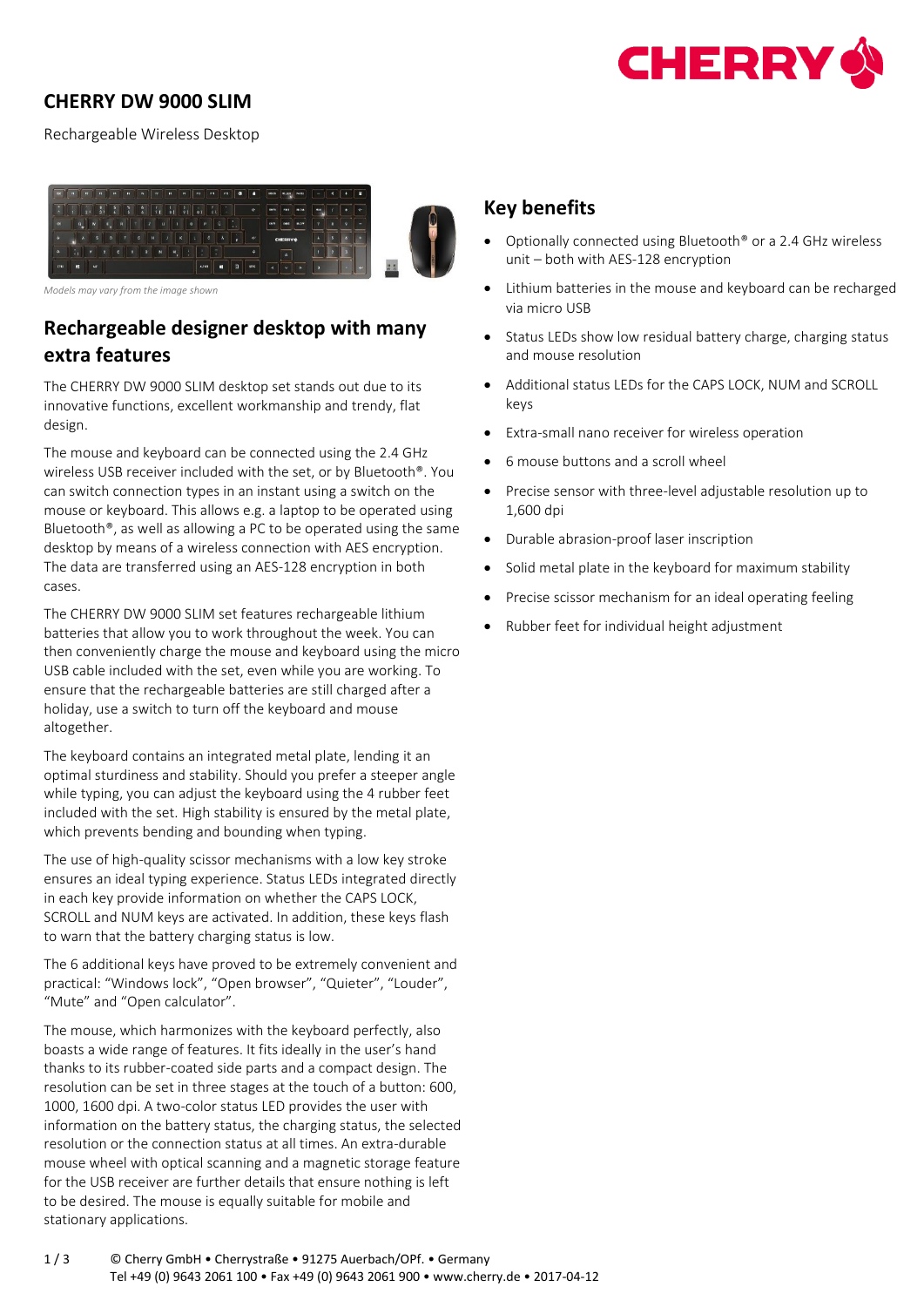## **CHERRY DW 9000 SLIM**

Rechargeable Wireless Desktop

## **Technical Data**

**Layout (country or language):**

Product dependant, see table "Models"

**Housing color:**

Product dependant, see table "Models"

#### **Key color:**

Product dependant, see table "Models"

#### **Weight (product):**

Keyboard: approx. 650 g Mouse: approx. 90 g Receiver: approx. 3 g

#### **Total weight (with packaging):**

approx. 1.000 g

**Transmission range:**

approx. 10 m

#### **Frequency range:**

26.957 MHz - 27.283 MHz (frequency) Effective radiated power: max. 10 mW [EIRP]

#### **Storage temperature:**

-20 °C to 60 °C max 85% humidity

#### **Operating temperature:**

0 °C to 40 °C max 85% humidity

#### **Current consumption:**

| Keyboard: | typ. 4 mA            |
|-----------|----------------------|
| Mouse:    | typ. $13 \text{ mA}$ |
| Receiver: | typ. $28 \text{ mA}$ |

#### **Interface:**

Wireless, optionally using 2.4 GHz frequency (via USB receiver) or Bluetooth® 4.0 - both with AES-128 encryption

#### **Connection sockets:**

• Micro USB port for charging cable

#### **Product approvals:**

cURus CE

**FCC** 

WHQL Win 10 64-bit

### Bluetooth® SIG licensing

#### **System requirements:**

- For connection using Bluetooth®: Compatible device with Bluetooth® 4.0 or higher
- For connection via USB: Free USB port (type A), Windows 7, 8 or 10

#### **Delivery volume:**

- Keyboard
- Mouse
- Transport pouch
- Nano-USB transmission receiver
- 4 rubber feet
- USB-A/Micro-USB charging cable
- Manual

## **Dimensions product:** Keyboard: approx. 440 x 130 x 15 mm Mouse: approx. 99 x 62,5 x 33,5 mm Receiver: approx. 19 x 14,5 x 6,5 mm Rubber feet: approx. 12 x 25 x 17 mm Charging cable approx. 120 cm **Dimension packaging:** approx. 570 x 170 x 45 mm **Mouse:** • Scanning: Optical Sensor (PixArt) • Resolution: 600 dpi / 1000 dpi / 1600 dpi (adjustable) • Number of buttons: 6 • Function button Right/Left-click, Scroll wheel; Browser for; Browser back, DPI-switch • Mouse wheel design: Scroll wheel with key function

- Design: Symmetrical
- Power supply Rechargeable lithium-ion battery with 550 mAh (permanently installed)
- Status LEDs LED for battery charge status, Bluetooth or wireless connection (Bi-Color LED)
- Housing color: Product dependant, see table "Models"
	- Key color: Product dependant, see table "Models"

#### **Keyboard:**

- Design: Chiclet-Layout with numeric block
- Key technology: SX
- Service life, standard key: > 10 million key operations
- Inscription technology: Laser
- Anti-slip feet 8 piece (18 x 4 mm)
- Power supply Rechargeable lithium-ion battery with 650 mAh (permanently installed)
- Status LEDs CAPS LOCK, NUM and SCROLL keys, battery status (via LED in keys) LED for battery charge status, Bluetooth or wireless connection (Bi-Color LED)
- Number of Keys: Product dependant, see table "Models"
- Number of additional keys: 6
- Additional keys function: Windows Lock, Browser, Volume up, Volume down, Mute, Calculator

#### **Packaging unit:**

Number of products in the master package: 10 Number of master packages per pallet: 16

**Warranty:**

2 years

Errors, technical changes and delivery possibilities excepted. Technical information refers only to the specifications of the products. Features may differ from the information provided.

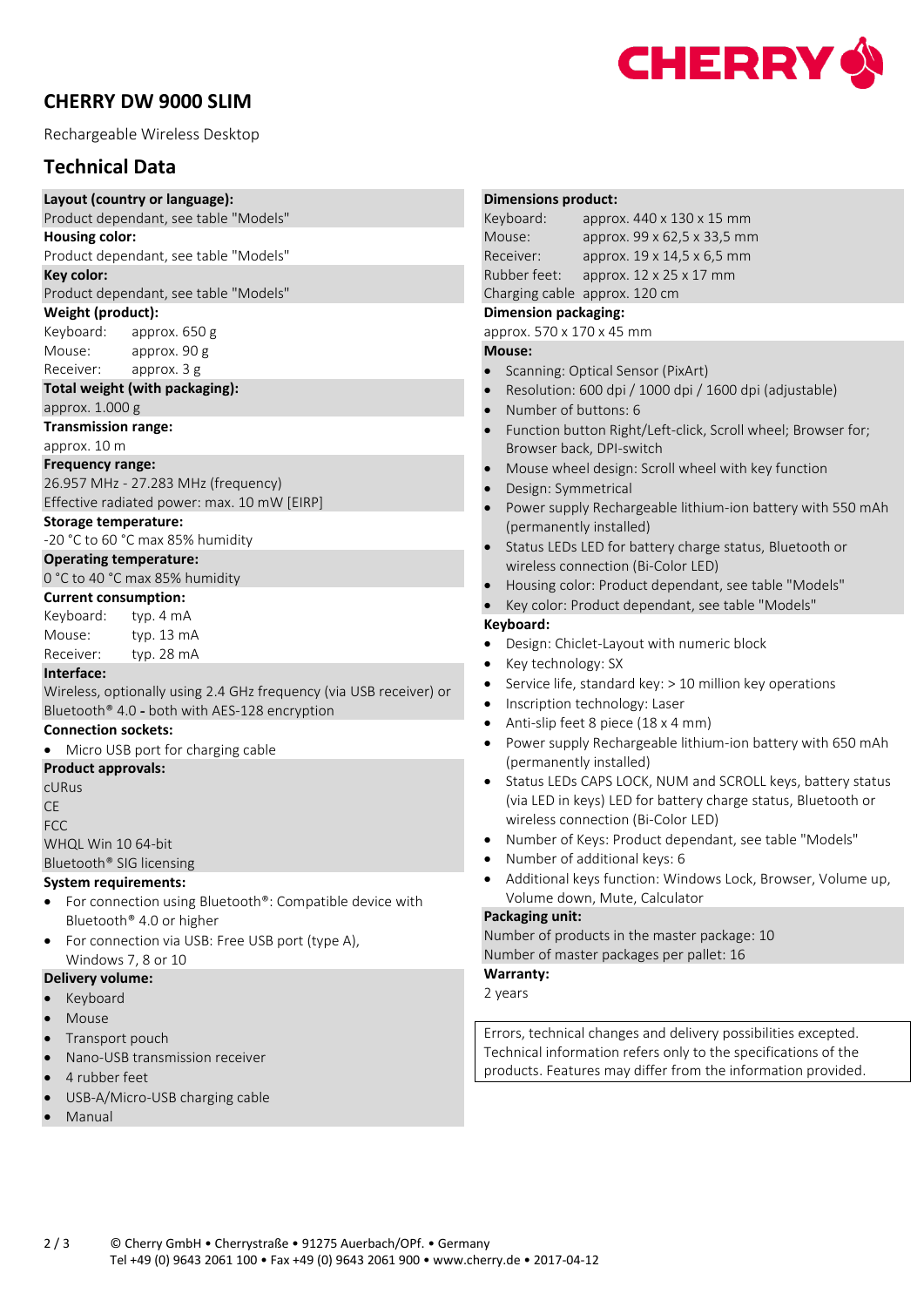

## **CHERRY DW 9000 SLIM**

Rechargeable Wireless Desktop

## Models:

(possible country/layout versions, others available on request)

|                | Product name                | Order number       | EAN code      | Layout<br>(country or language) | Keyboard<br>Housing color | Keyboard<br>Key color | Number<br>of Keys | Mouse<br>Housing color | Mouse<br>Key color |
|----------------|-----------------------------|--------------------|---------------|---------------------------------|---------------------------|-----------------------|-------------------|------------------------|--------------------|
|                | <b>ICHERRY DW 9000 SLIM</b> | IJD-9000CH-2       | 4025112089688 | Switzerland                     | Black / Bronze            | <b>Black</b>          | $105 + 6$         | Black / Bronze         | Black              |
| $\overline{2}$ | <b>ICHERRY DW 9000 SLIM</b> | JD-9000DE-2        | 4025112089695 | Germany                         | Black / Bronze            | Black                 | $105 + 6$         | Black / Bronze         | Black              |
| 3              | <b>CHERRY DW 9000 SLIM</b>  | <b>JD-9000ES-2</b> | 4025112089701 | Spain                           | Black / Bronze            | <b>Black</b>          | $105 + 6$         | Black / Bronze         | Black              |
|                | <b>CHERRY DW 9000 SLIM</b>  | <b>JD-9000EU-2</b> | 4025112089718 | US English with EURO<br>symbol  | Black / Bronze            | <b>Black</b>          | $104 + 6$         | Black / Bronze         | Black              |
| 5              | <b>ICHERRY DW 9000 SLIM</b> | JD-9000FR-2        | 4025112089725 | France                          | Black / Bronze            | <b>Black</b>          | $105 + 6$         | Black / Bronze         | <b>Black</b>       |
| 6              | <b>CHERRY DW 9000 SLIM</b>  | JD-9000GB-2        | 4025112089732 | <b>IUK</b>                      | Black / Bronze            | <b>Black</b>          | $105 + 6$         | Black / Bronze         | Black              |
|                | <b>CHERRY DW 9000 SLIM</b>  | UD-9000PN-2        | 4025112089749 | Pan-Nordic                      | Black / Bronze            | <b>Black</b>          | $105 + 6$         | Black / Bronze         | Black              |